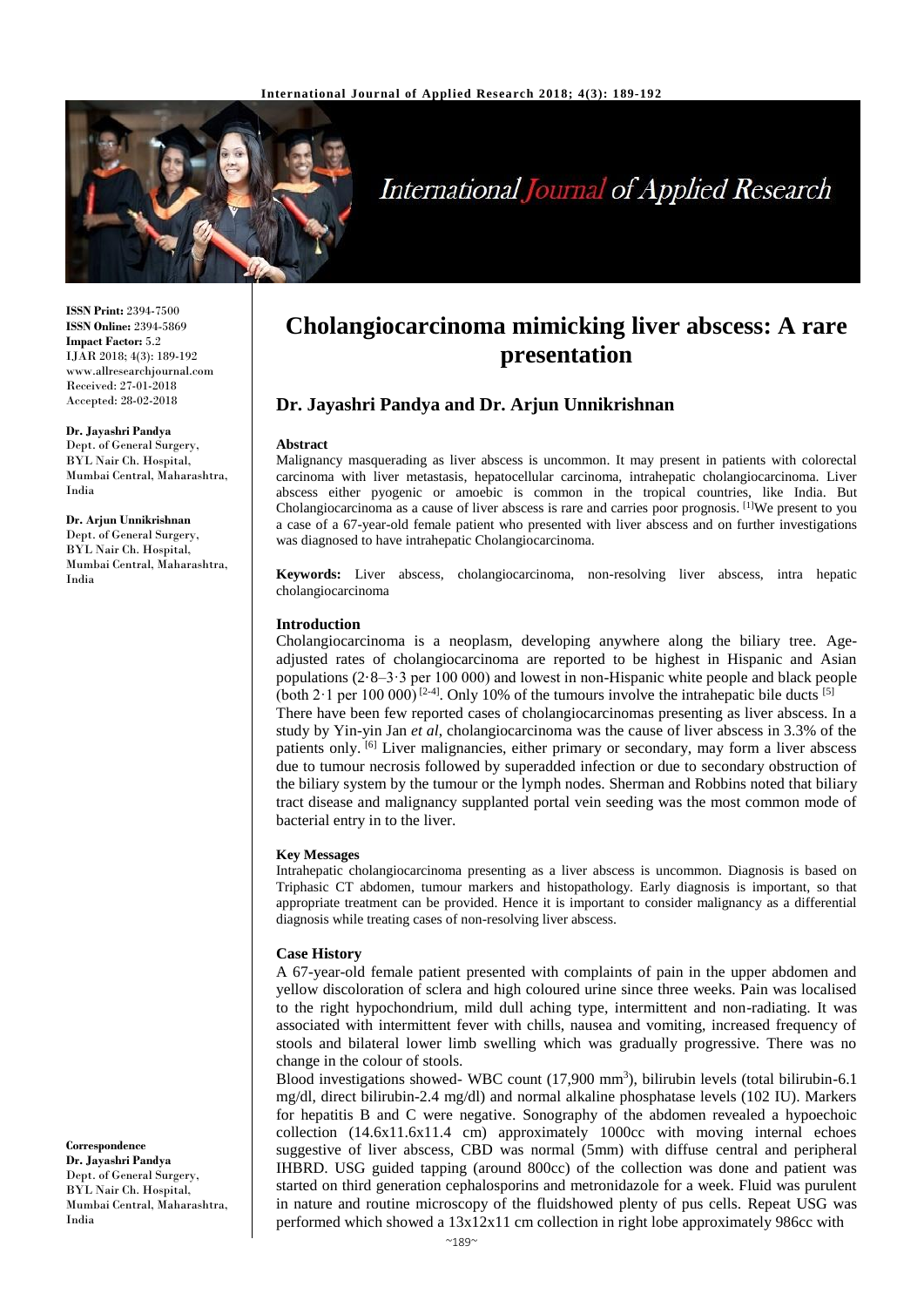moving internal echoes suggestive of liver abscess, and USG guided aspiration (around 900cc) was done. 7 days later, USG showed no decrease in size of the abscess. Since there was no abatement in the frequency and intensity of her fever and leucocytosis, patient was transferred to our institute for further management.

On general examination she was febrile (temp-38.5 degrees), icteric with bilateral pitting pedal edema. Per abdomen examination revealed right hypochondriac tenderness with no organomegaly. Blood investigations revealed a WBC count (16,000 mm<sup>3</sup>), bilirubin levels (total bilirubin-14 mg/dl, direct bilirubin- 8 mg/dl), alkaline phosphatase (376 IU). USG abdomen revealed hypoechoic collection  $11.4x14x10$  cm in right lobe (1100 cc), liquefied with ascites, central and peripheral IHBRD, CBD normal. A pigtail was inserted in the collection under sonographic guidance. Fluid was purulent in nature. Routine microscopy of the fluid showed degenerated pus cells with plenty of neutrophils, cytology was negative for malignant cells and culture showed E.Coli. USG reassessment after 2 days did not show any significant decrease in the size of the collection and patient had persistent fever with leucocytosis. LFT of the patient showed a rising trend (Total bilirubin-17 mg/dl, Direct bilirubin-10 mg/dl, AlkPO4-700 IU). Hence a Triphasic CT scan of the abdomen was done and it (figure 1, 2, 3) revealed a 5.2x5.4x4 cm sized ill-defined lobulated SOL in right lobe of the liver. On venous phase there was enhancement of the lesion (less than the surrounding liver parenchyma) and delayed phase showed peripheral to central enhancement with central and peripheral IHBRD. These features were favouring malignancy, most probably an intrahepatic cholangiocarcinoma.

Tumour markers showed a raised CA 19-9 level (3334 IU) and serum AFP was marginally raised (11.98 IU). However, repeated histological evaluations of the aspirations from the abscess was negative for malignant cells.

In view of an obstructed biliary system, ERCP and CBD stenting with sphincterotomy was done. Cholangiogram revealed IHBRD with narrowing at the hilum of the hepatic duct. Brush cytology from the proximal CBD revealed few sheets of isolated malignant cells, with features suggestive of adenocarcinoma.

Sonography guided biopsy of the liver lesion was done to confirm the diagnosis of malignancy. Biopsy from the wall of the abscess cavity (figure 4) revealed a poorly differentiated adenocarcinoma, may be primary or metastasis. On further investigations, no other secondary lesion was detected. Diagnosis of primary intrahepatic adenocarcinoma was made.

In view of the patients poor general condition and

comorbidities, operative intervention was not possible.

## **Discussion**

Malignant biliary tract obstruction has emerged as an important cause of pyogenic liver abscess. Here we have a60-year-old female patient, who presented with complaints of pain, fever and jaundice; was treated as a case of liver abscess which was non-resolving; CT scan gave high index of suspicion of malignancy and further investigations confirmed the diagnosis of intrahepatic cholangiocarcinoma.

There are very few reported cases of cholangiocarcinoma presenting as liver abscess in the literature. The first case from India was published by Vinit shah *et al* in 2015 [1] . In a study by Yi-Yin Jan *et al*, where 572 patients were studied over a period of 18 years Intrahepatic Cholangiocarcinoma (IHCC) was the cause of pyogenic liver abscess in only 3.3% of the cases.<sup>[6]</sup> Liver malignancies, either primary or secondary, may form a liver abscess due to tumour necrosis getting liquefied and transforming in to an abscess, due to release of cytokines or due to paraneoplastic manifestations. This leads to associated fever. It can also be due to secondary obstruction of the biliary system by the tumour or the lymph nodes. [7]

Liver abscess is a debilitating condition and symptoms of fever, jaundice, nausea and weight loss are nonspecific. Hence the diagnosis of malignancy in such cases is delayed, as these symptoms mimic those of liver abscess. IHCC mimicking pyogenic liver abscess represents a challenge. In a case of non-resolving liver abscess, triphasic CT scan gives a high suspicion of malignancy and tumour markers aids in the diagnosis, associated with a biopsy or brush cytology.

The learning lesson from this case is that a malignancy should be suspected when a liver abscess is non-resolving; especially when the patient is elderly, having persistent fever with no response to multiple courses of antibiotics, elevated AFP/CA 19-9 levels, repeatedly negative aspiration cultures and typical findings on imaging. [1] Thus it is imperative that in elderly patients with non-resolving liver abscess, malignancy should be kept in mind as a differential diagnosis.

## **Abbreviations & Figure Legends**

USG-Ultrasonography CA 19-9-Carbohydrate antigen 19-9 AFP-Alfa Feto Protein CEA-Carcino embryonic antigen CT-Computed Tomography MRI-Magnetic Resonance Imaging HBV-Hepatitis B virus HIV-Human Immunodeficiency Virus IHBRD-Intrahepatic biliary dilatation ERCP-Endoscopic RetrogadeCholangiopancreatography CBD-Common bile duct SOL-Space occupying lesion AlkPo4-Alkaline phosphatase IHCC-Intrahepatic Cholangiocarcinoma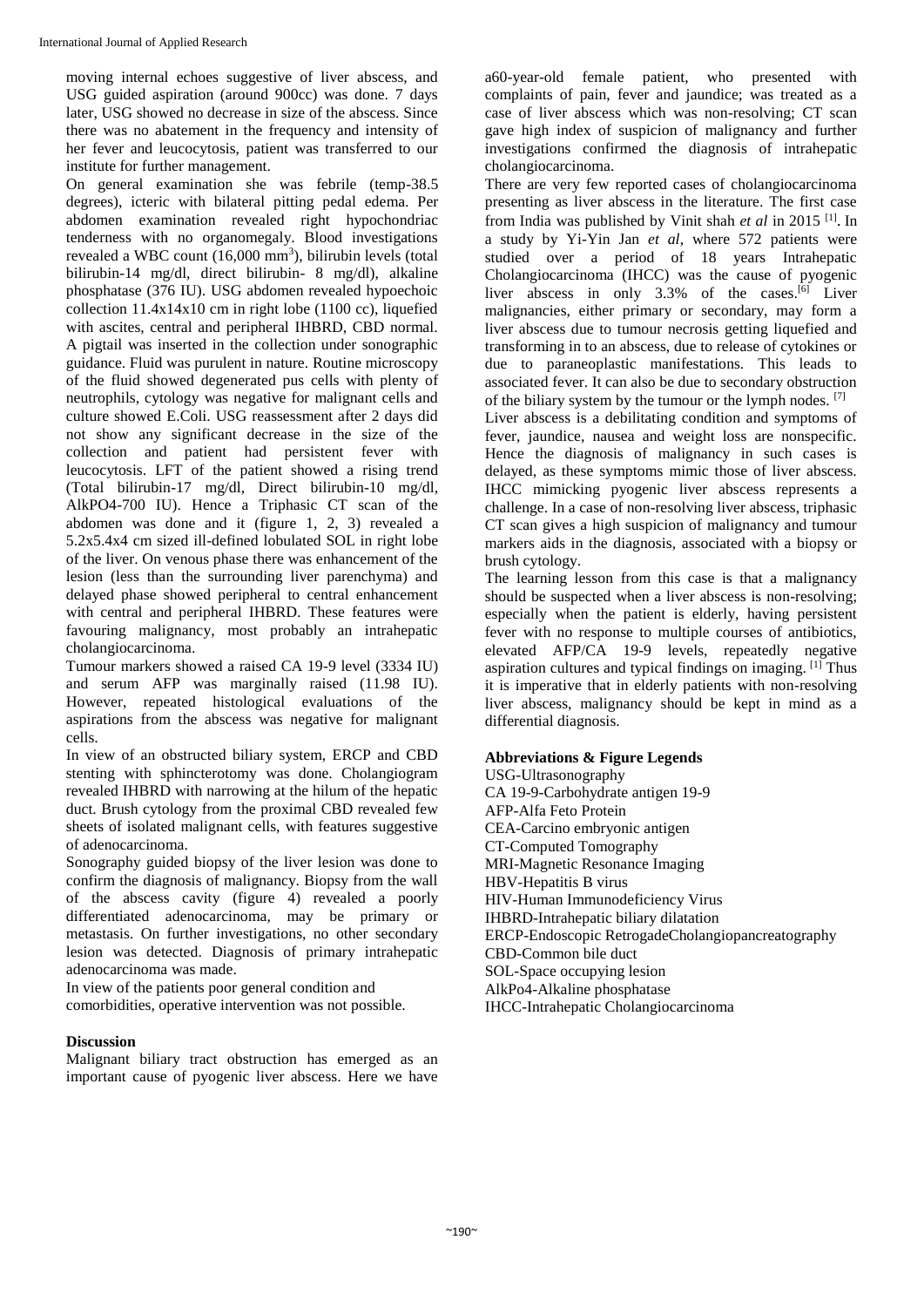**Images** PTO



**Fig 1**: Axial plain CT scan sections of the upper abdomen showing the liver with an ill-defined hypodense lesion seen in the right lobe of liver.



**Fig 2**: Coronal contrast enhanced CT scan of the abdomen showing a heterogeneously enhancing predominantly hypodense lesion in the right lobe of liver showing no peripheral edema, capsular retraction or significant lymphadenopathy.



**Fig 3:** Axial delayed contrast enhanced CT scan of upper abdomen showing hypodense lesion with delayed heterogenous enhancement.